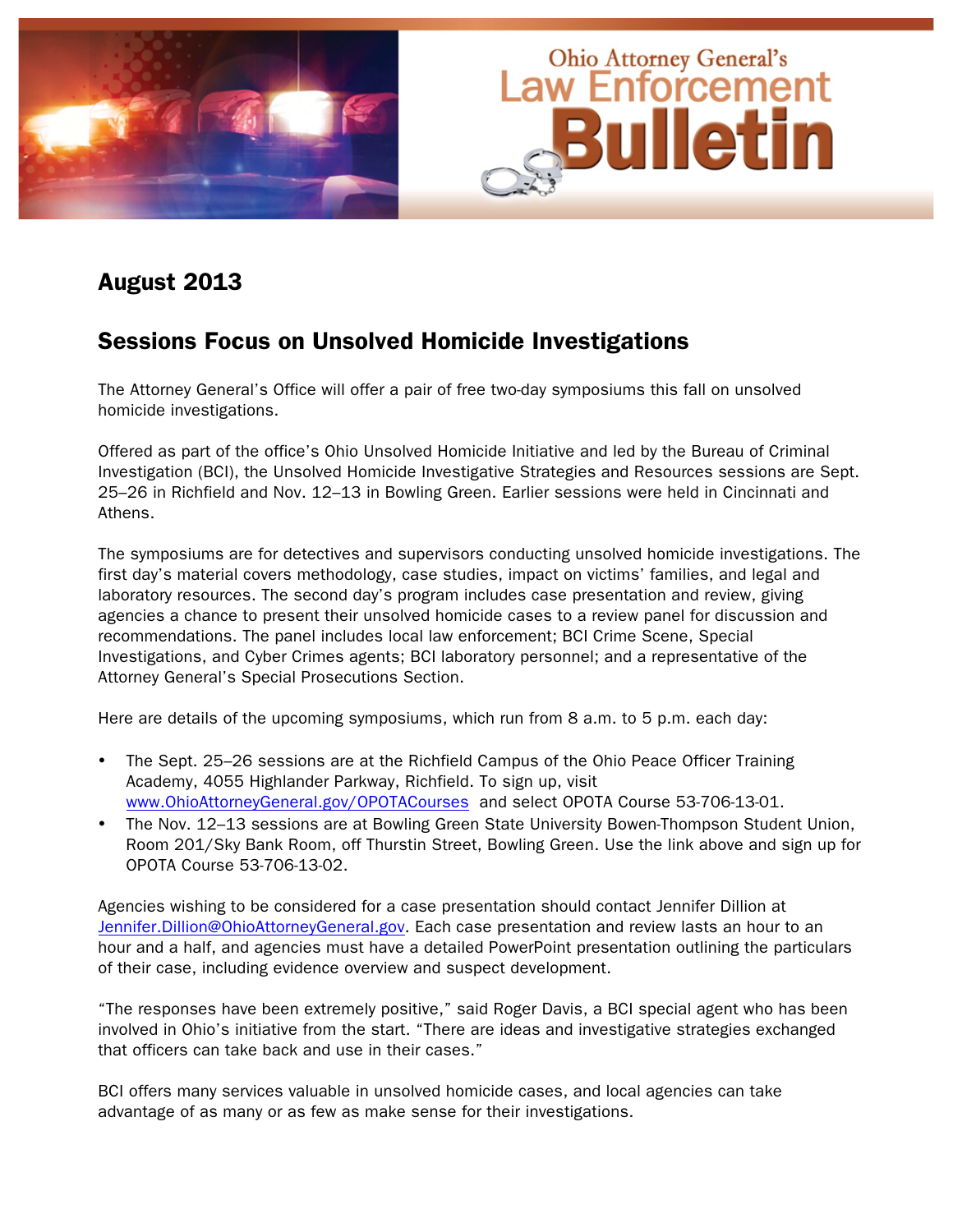"At a minimum, we recommend a case review," said Suver, a special agent supervisor who coordinates the AG's Ohio Unsolved Homicides Initiative. That process reveals what other steps might be in order, such as digitization of the case file for preservation, evidence review, electronic media analysis, interviews and interrogations, blood spatter interpretations, exhumations, or other options.

In one case, BCI's involvement led to more than 30 sets of fingerprints that could be entered into AFIS or used for comparison. Initially, the agency had only seven sets of prints from evidence in the case.

The simplest step local agencies can take in unsolved homicide cases — and one with a huge potential payoff — is to submit their cases for inclusion in the Attorney General's unsolved homicide database. Located at www.OhioAttorneyGeneral.gov/OhioUnsolvedHomicides, the database has grown dramatically in recent months.

It contained just 166 cases last fall, when Attorney General Mike DeWine announced a plan to focus more attention on unsolved homicides, compared to more than 1,800 in mid-August. Yet, the FBI estimates Ohio has more than 5,000 unsolved homicide cases.

"We truly want all of those cases on the website," Suver said. "The more cases, the more traffic we'll get from people who might have valuable information." Ninety-one tips and 187 inquiries have resulted since the site was developed three years ago.

To submit cases: Law enforcement can call 855-BCI-OHIO (224-6446) or email OhioUnsolvedHomicides@OhioAttorneyGeneral.gov for information on submitting cases for the site. BCI can help input large volumes.

### BCI's Project LINK can help resolve missing persons, unidentified remains cases

Like unsolved homicides, missing persons cases can keep family members in agony for years. Through Project LINK, more Ohio families are finding closure.

Project LINK compares the DNA of unidentified human remains and samples from relatives of longterm missing individuals. The comparison sometimes leads to DNA results that allow law enforcement and coroners to identify remains and solve missing persons cases.

In a case resolved in March, the remains of an Ohio woman missing since 1988 were identified. Earlier this year, Michigan authorities submitted DNA from an unidentified remains case to the national CODIS database, and it hit to DNA from the woman's relatives that BCI had entered in 2001. BCI documented six hits last year and four so far this year through Project LINK, a program it started in 1999.

For information: Find out more about using Project LINK from BCI's Criminal Intelligence Unit at 855-BCI-OHIO (224-6446) or Intel@OhioAttorneyGeneral.gov.

# Interrogations: State of Ohio v. Tullis

**Question:** Do you have to give *Miranda* warnings to suspects who voluntarily come to the police station for an interview, but who are not in custody?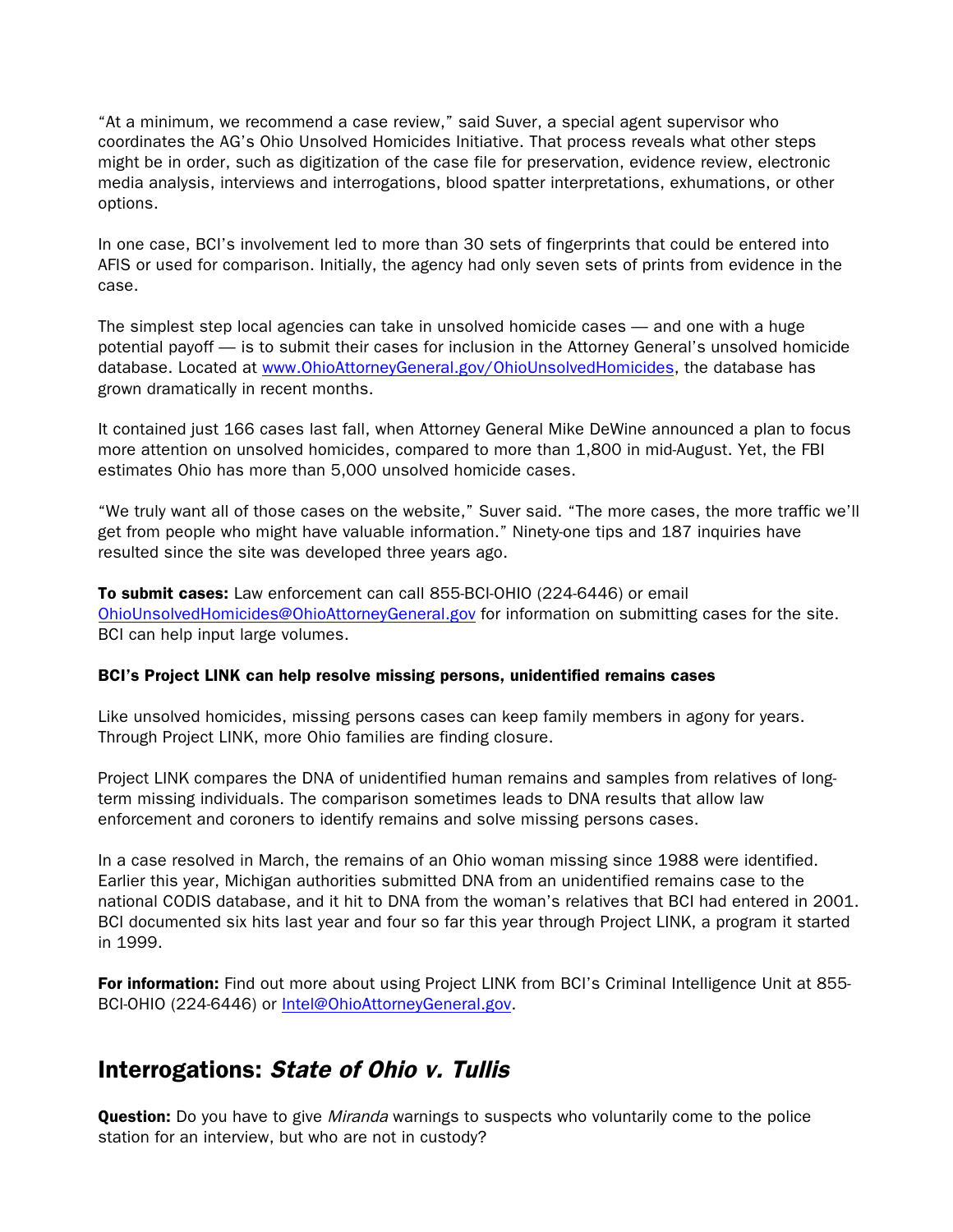**Quick Answer:** No, *Miranda* is only required for custodial interrogation.

### [State of Ohio v. Tullis,](http://www.sconet.state.oh.us/rod/docs/pdf/2/2013/2013-ohio-3051.pdf) Second Appellate District, Greene County, July 12, 2013

Facts: Police asked Damerick Tullis to come to the station to discuss a voyeurism case. He met two detectives there, and they took him to an interview room. Detectives Daniel Foreman and Ryan Whittaker told Tullis he was not under arrest and could leave at any time. Although the room's door locked automatically, it was left open during the interview, except for once being briefly closed because of noise in the hallway. The detectives questioned Tullis about an incidents of voyeurism and reports of him peering into neighbors' windows. Tullis confessed to the incident and later confessed to additional incidents of voyeurism, burglary, kidnapping, and rape. The interview lasted two hours and, when it was complete, he left. Tullis was indicted a few months later.

The court determined *Miranda* warnings were not necessary because Tullis was not in custody during the interview. He was told he could leave at any time, was not handcuffed, was allowed to keep his cell phone, was able to take breaks, did not ask to leave, and did not ask for an attorney. Also, the door to the room was open for most of the interview. The court stated that under these circumstances, a reasonable person would believe he was free to leave.

**Importance:** It is a good practice to make clear to an individual in a voluntary interview that they are not in custody, just as the detectives did in this case. Of course, if there's any doubt about whether the interview is going to be custodial, you should err on the side of caution and Mirandize the suspect. You work hard to get a confession, so do everything possible to make sure it sticks.

Keep in Mind: A videotape of the interrogation was the key to winning this case. Consider videotaping your interviews, and make sure the picture and sound are of good quality.

#### Other Cases to Consider

- Can I get a time out? Re-Mirandizing after a break: You are interrogating a suspect and need a break. Do you have to re-Mirandize the suspect when you start the interrogation again? It depends. Consider the length of the interupation and the circumstances for the break. For example, the Third District recently said detectives did not have to re-Mirandize the suspect when the detective decided to take a break and the suspect asked to continue the interrogation. Additionally, the suspect had not left the police station, and the police believed the second interrogation was a continuation of the first. If you are ever in doubt, take 30 seconds and re-Mirandize the suspect. (**[State v. Branch](http://www.sconet.state.oh.us/rod/docs/pdf/3/2013/2013-ohio-3192.pdf), Third Appellate District, Allen County, July 22, 2013)**
- Lying to get a confession? Not a good idea: You think you have the perpetrator of a crime, but he doesn't want to play ball and denies every allegation you throw at him. Can you entice a confession based on false promises that the suspect will receive leniency in his sentence for his confession? The detective in State of Ohio v. Rybarczyk was found to be out of line in telling Jason Rybarczyk he could get probation for rape and that he was trying to throw Rybarczyk a "lifeline" by saving him from jail. This promise was found to have coerced the suspect's confession, making the confession involuntary and prompting the court to suppress it. Remember, it is fine to remind a suspect of the benefits of confession and the possibility of a shorter sentence — as long as it is true. The problem in this case was the detective promised probation when probation is not an option in a rape case. (**[State of Ohio v. Rybarczyk](http://www.sconet.state.oh.us/rod/docs/pdf/6/2013/2013-ohio-2943.pdf), Sixth** Appellate District, Wood County, July 5, 2013)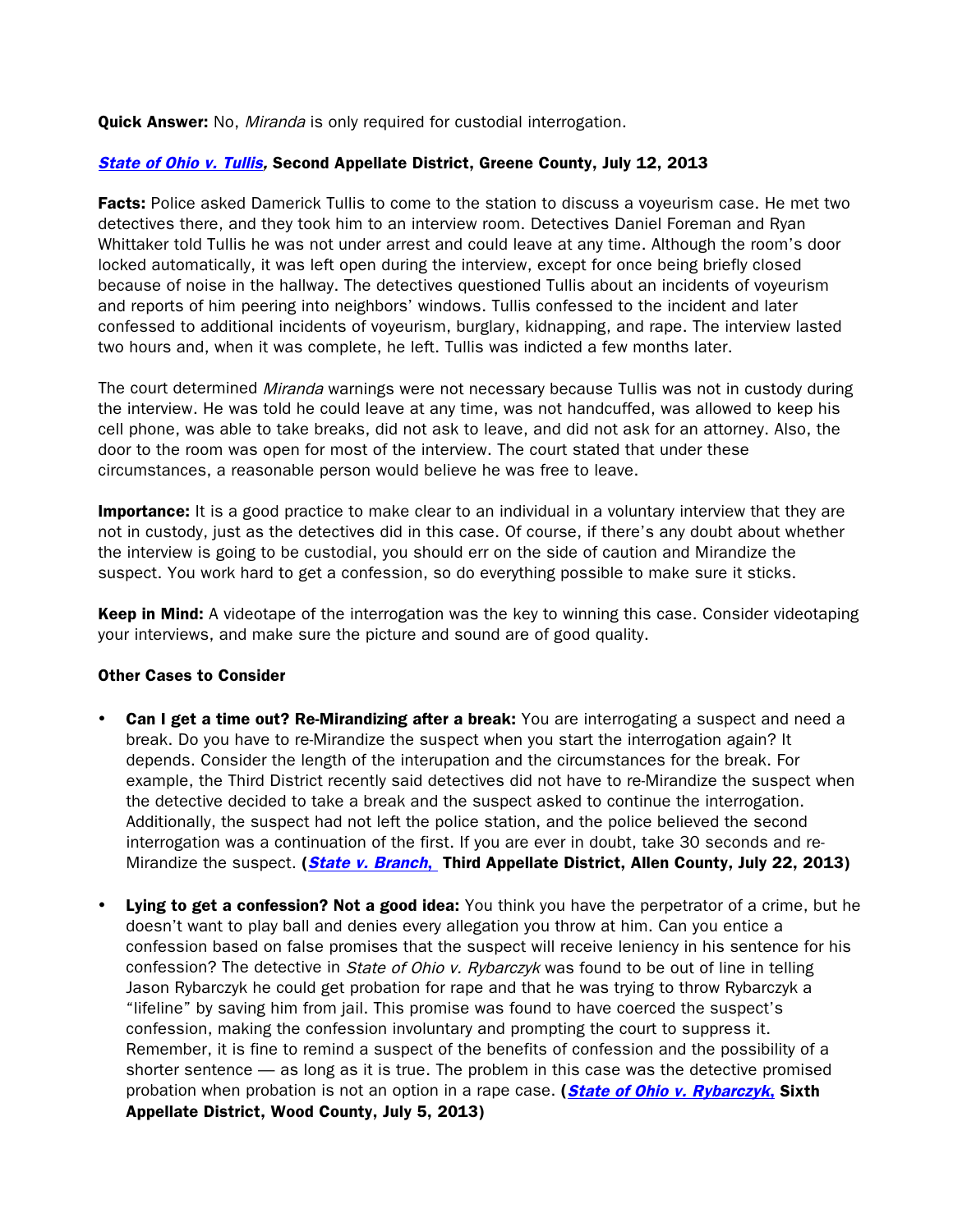**Where's my mommy? Mirandizing a juvenile suspect:** As you know, a juvenile suspect is entitled to have a parent and attorney present at arraignment, trial, or sentencing, which are stages of the proceedings. However, did you know this rule does not apply to Mirandizing a juvenile suspect? In In re T.J., the court said Miranda warnings are not part of the proceedings covered by Ohio Revised Code Section 2151.352, as those proceedings only begin after a complaint has been filed or the juvenile suspect makes an appearance in court. (*[In re T.J.](http://www.sconet.state.oh.us/rod/docs/pdf/6/2013/2013-ohio-3057.pdf)*, Sixth Appellate District, Lucas County, July 12, 2013)

### Search and Seizure (Vehicles): State of Ohio v. White

**Question:** Can you continue to detain an individual after a routine traffic stop if you have a hunch the person has engaged in illegal activity?

**Quick Answer:** Depends. You may detain an individual after a routine traffic stop only if you have a reasonable, articulable suspicion that criminal activity is occurring. If you detain someone longer than necessary, it may not matter whether he gave consent to a search.

### [State of Ohio v. White,](http://www.sconet.state.oh.us/rod/docs/pdf/2/2013/2013-ohio-3027.pdf) Second Appellate District, Montgomery County, July 12, 2013

Facts: An officer observed Megan White parked in a rear parking lot away from all other vehicles and buildings. As the officer drove up, White was hunched over the center console. She sat up, made eye contact with him, exited the vehicle, and walked into the woods. The officer parked his vehicle and watched White exit the woods and return to her vehicle. White drove away. The officer noticed she had a broken taillight and called for backup. During a routine stop, the two officers walked to White's vehicle, gave her a verbal warning for the taillight, and told her she was free to leave. The officer immediately asked if he could ask White a question. She agreed. He recounted what he had seen in the parking lot and asked if she had anything illegal in the car. She said no. Then he asked for permission to conduct a search, but he did not inform White she could say no. White agreed and got out of the vehicle. The officer checked the center console and found sandy brown chunks, which he suspected to be heroin, and a marijuana pipe.

The court determined the officers did not have reasonable suspicion that White was engaged in criminal activity sufficient to detain and search her vehicle after the traffic stop. Although White gave consent, the court found the circumstances surrounding the prolonged stop made her consent involuntary.

**Importance:** What is a hunch or a gut reaction? You get them all the time. It is important to distinguish between a "hunch" and "reasonable suspicion" as that distinction makes the difference between winning and losing a case. When you stop someone, it is your job to detain him or her only as long as necessary to complete the stop. Merely having a hunch that something else may be going on is not good enough to continue the detention. In this case, the officer told the suspect she was free to go, but then immediately detained her longer by seeking her consent to stay, questioning her about criminal activity, and asking to search her car.

Keep in Mind: A hunch is not a reasonable, articulable suspicion. For example, if you just think, "That dude has drugs on him," but you can't explain why, you're playing a hunch. On the other hand, if you can say, "It was late at night, in a high drug-crime area, and the suspect walked away furtively (lawyers love words like "furtive") when he saw me, in a manner that, in my experience, is consistent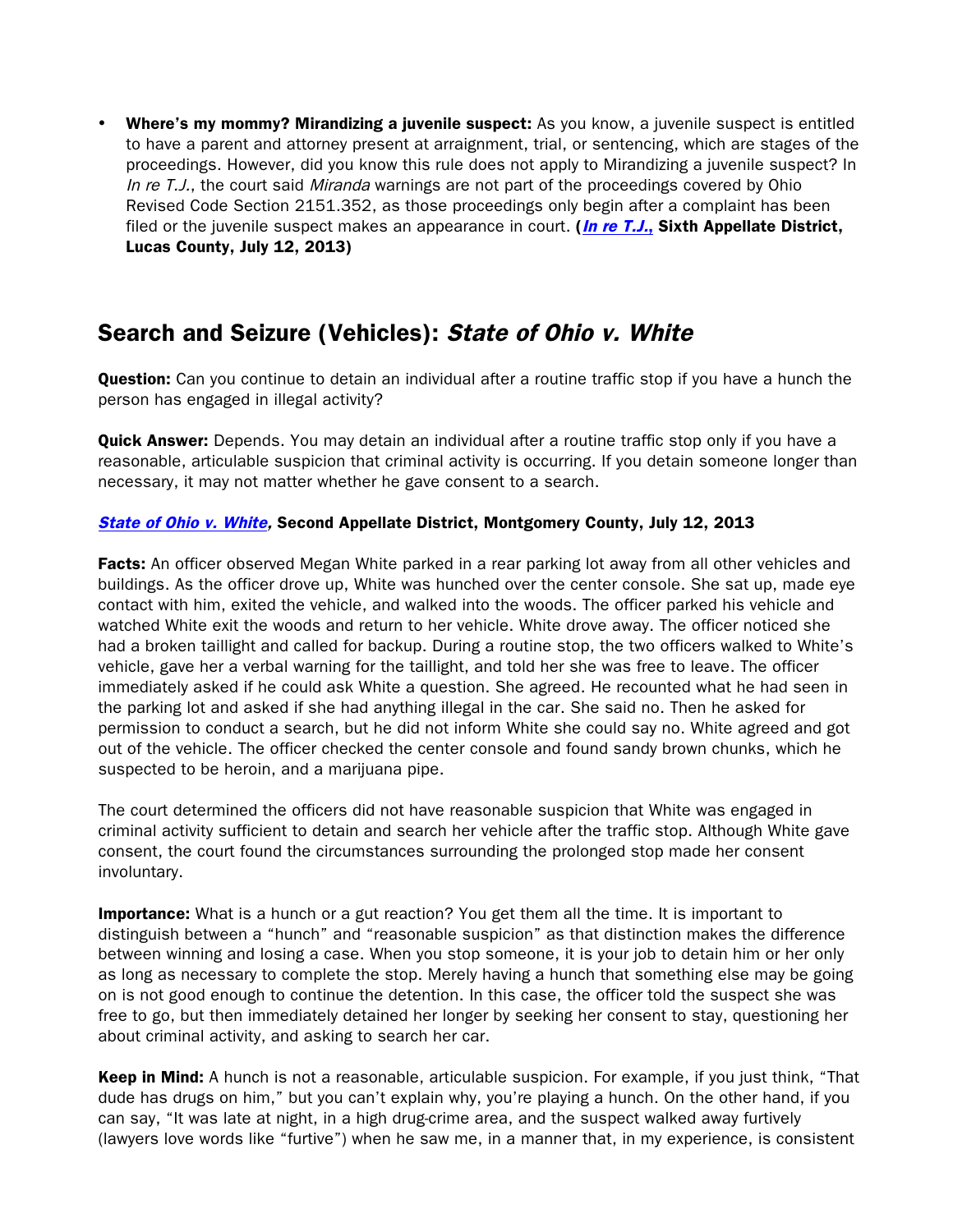with drug dealers," you are articulating specific grounds for reasonable suspicion. Do not manufacture ways to search if you cannot articulate the criminal activity occurring at that very moment. If you can, make sure your paperwork reflects the reasonable suspicion fully, and make sure the prosecutor asks you about it during testimony.

### Other Cases to Consider

- **Hey! You can't search my purse:** Make sure that the next time you search a passenger, it is related to the reason the driver was pulled over and arrested. The Second District determined that when the driver was arrested on an outstanding warrant, there were no reasonable grounds to search the passenger's purse without her consent because the deputy had no reason to believe she had contraband. (*State of Ohio v. Caulfield*, Second Appellate District, Montgomery County, July 12, 2013)
- Oops. I left my weed in my car. The automobile exception: When you see a car parked on a public street and notice marijuana in plain view, you are able to apprehend the suspect, get his keys, and conduct a search of the car without a warrant. This is because you have probable cause to believe there is contraband in the vehicle and the vehicle is readily movable, so you do not need a warrant under the automobile exception. Once inside, you can perform a full search of the vehicle, looking in all the places where contraband can be hidden. If you find something else, such as a gun in plain view under the passenger's seat, that can be seized as well. Guess those suspects in Bazrawi should have taken their marijuana with them. ([State of Ohio v. Bazrawi](http://www.sconet.state.oh.us/rod/docs/pdf/10/2013/2013-ohio-3015.pdf), Tenth Appellate District, Franklin County, July 11, 2013)

### Search and Seizure (Electronic Search): State of Ohio v. Lemasters

**Question:** Can you obtain Internet files from a third-party provider with an investigative subpoena even though the Electronic Communications Privacy Act (ECPA) requires a court order or warrant?

**Quick Answer:** Yes, but only if the suspect is not entitled to a reasonable expectation of privacy based on his conduct. Otherwise, a warrant or court order is required.

### [State of Ohio v. Lemasters](http://www.sconet.state.oh.us/rod/docs/pdf/12/2013/2013-ohio-2969.pdf), Twelfth Appellate District, Madison County, July 8, 2013

Facts: As part of an Internet Crimes Against Children Task Force, Detective Marcus Penwell investigated social networking sites where adults solicit children for sexual activity and monitored filesharing programs for the distribution of child pornography files. Using "Shareaze," a file-sharing program, the detective was able to access and download child pornography from a computer with an IP address belonging to a Time Warner Cable customer. Penwell obtained an investigative subpoena, contacted Time Warner, and it determined that Donald Lemasters was the IP user. The Madison County Sheriff's Office became involved and executed a search warrant on Lemasters' home, seizing more than 170,000 images of child pornography from his computer and DVDs made from downloaded material. Lemaster argued that the investigative subpoena sent to Time Warner was improper and in violation of the ECPA. The court determined the investigative subpoena was proper because the ECPA did not apply.

**Importance:** The ECPA requires that law enforcement obtain a court order or a warrant to obtain electronic records from the third-party provider. However, when a suspect subscribes to an Internet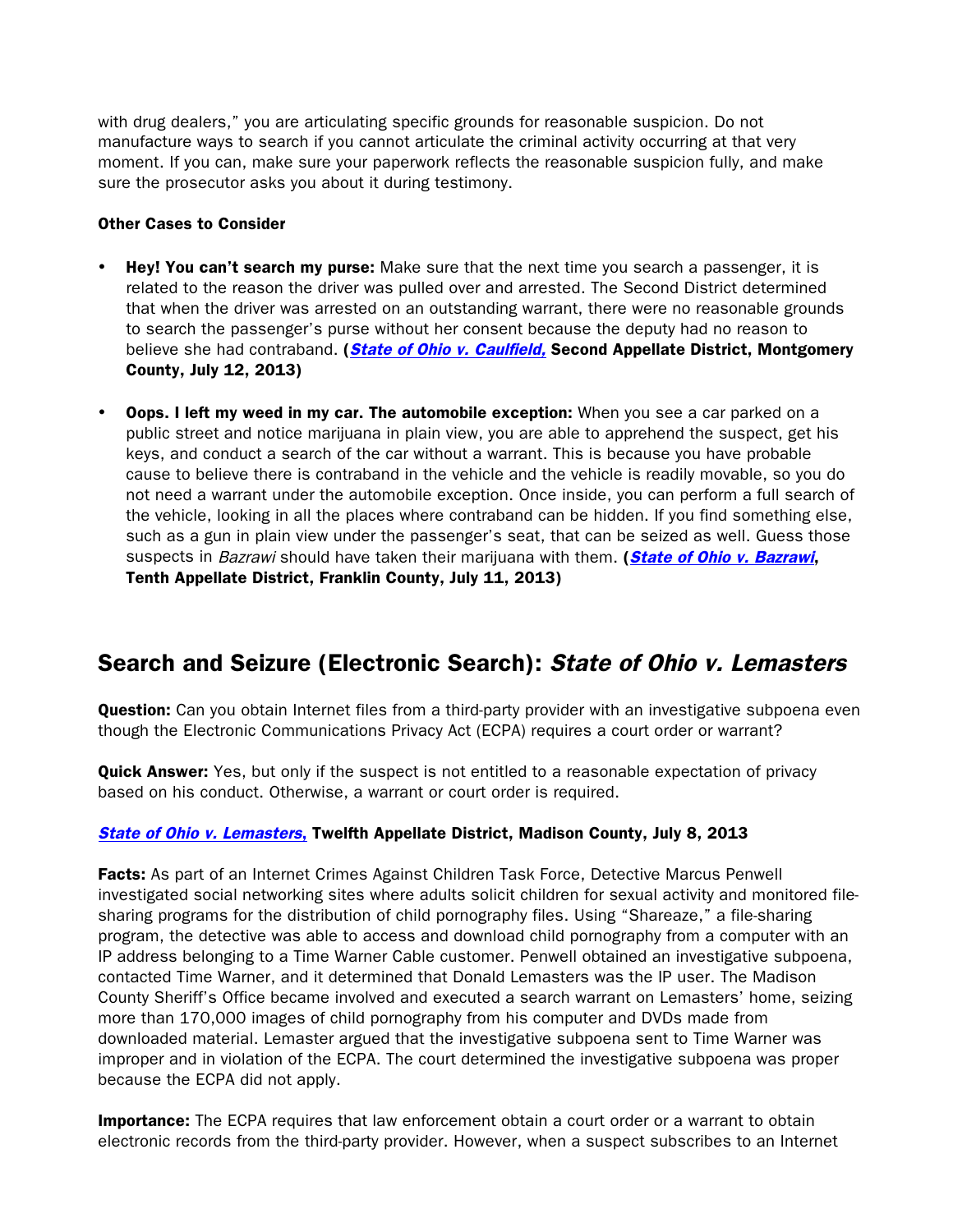service and openly shares files with third parties through file-sharing programs, he is not entitled to a reasonable expectation of privacy. As a result, the ECPA does not apply and an investigative subpoena is proper. The key is whether the suspect, through his conduct, has a reasonable expectation of privacy.

Keep in Mind: If Lemasters had not used file sharing or posted on public websites, Detective Penwell would have been required to obtain a court order or warrant pursuant to the ECPA.

## Search and Seizure (People/Property): State of Ohio v. Mechling

**Question:** When eavesdropping on a suspect, do you have reasonable suspicion to conduct a search when you hear him deny having contraband?

**Quick Answer: Probably not.** 

### [State of Ohio v. Mechling](http://www.sconet.state.oh.us/rod/docs/pdf/5/2013/2013-ohio-3327.pdf), Fifth Appellate District, Ashland, July 29, 2013

**Facts:** An officer was called to respond to a complaint of loud music at the home of Christopher Mechling. He determined the music was coming from a detached garage at the rear of the property and walked through the side yard around the residence. Before walking around the corner, the officer overheard a woman telling Mechling to get the "fat joint" out of his pocket so they could "smoke it." Mechling responded that he did not have a joint. The woman said she had seen it and told him to take out the joint. At this point, the officer walked around the corner and stated, "Yeah, why don't you get it out." He then asked Mechling what was in his pocket and Mechling responded, "Nothing." The officer asked Mechling to show him what was in his pockets. Mechling then pulled his pockets halfway out and marijuana was visible in his hand. He also had rolling papers. Mechling was charged with possession of marijuana and drug paraphernalia. The defense argued the officer conducted an improper search. The court agreed and suppressed the drug evidence.

**Importance:** You know the Constitution prohibits warrantless searches and seizures. When an officer shows authority and commands a person to adhere to an order to stop, that constitutes a seizure under Terry. In this case, the officer did not have reasonable suspicion to conduct a warrantless search. Although he had a hunch, based on the comments of the woman that Mechling had contraband, he also was faced with the statements of Mechling denying having the joint to the woman and later to the him.

Nothing prevents an officer in these circumstances from initiating a consensual encounter. That is, an officer is always free to approach someone and merely talk to them. However, once you start telling people to turn their pockets out, have you crossed into a stop.

Keep in Mind: You might think that the officer in this case had reasonable suspicion because he knew someone else saw the joint. But take a step back from the situation and view it the way the court did. Reasonable suspicion is based on all the circumstances, not just the one that favors the stop. Here, although the officer testified that a woman claimed to have seen the joint, the suspect denied having one. The officer hadn't even seen the two speaking, but he immediately confronted the suspect and quickly ordered him to turn out his pockets.

If Mechling had admitted to either the woman or the officer that he had the joint, or if the officer had talked to the suspect and observed a nervous demeanor, this case might have been different.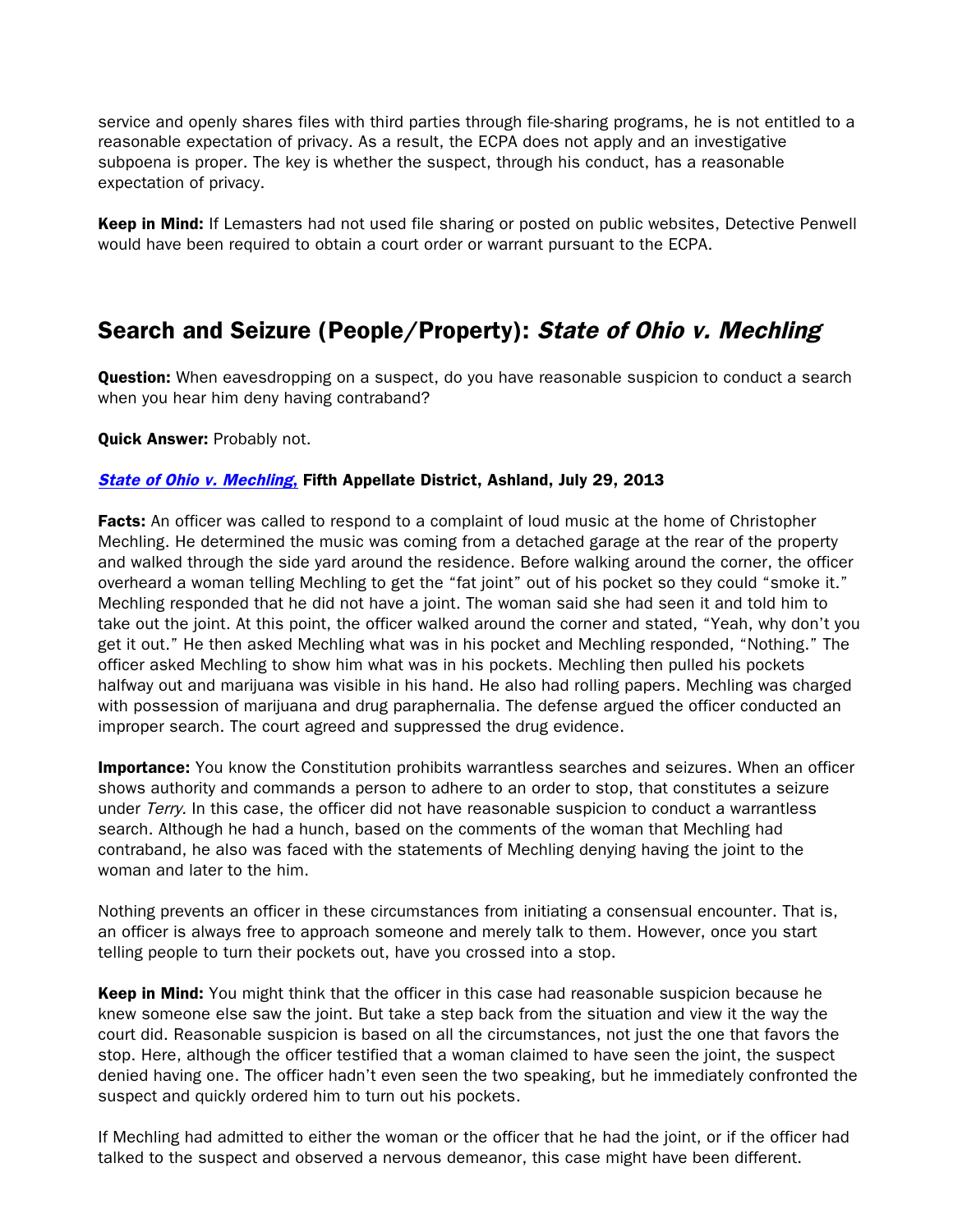### Other Cases to Consider

- My neighbor is making a bomb in his garage. Community caretaking/emergency aid exception: When you are investigating a complaint that a suspect is making bombs in his garage, see gunpowder on the table and floor, and observe the suspect moving around tables mixing substances in bowls, follow your agency protocol to remove the suspect and the materials, but remember, you can enter without a warrant. When you have probable cause to believe the suspect is making illegal explosive devices, an emergency exists and justifies entry without a warrant. This is under the community caretaking/ emergency aid exception to the warrant requirement. (*State of Ohio v. Griffin*, Second Appellate District, Montgomery County, July 12, 2013)
- Marijuana here, there, and everywhere. Evidence to support an affidavit for the warrant: You drive up to a house and see marijuana growing in the back yard and smell its odor. On a protective search inside the home, you find two bags of marijuana. What is the basis for your affidavit to obtain the search warrant? If you answered the marijuana in the back yard, you are correct. The police in *State of Ohio v. Patton* did it right by not including the observations from the protective sweep as a basis for their search warrant. This was for the best because the protective sweep was found to be improper. However, because the police explained other evidence not found in the protective search, they were able to obtain a valid search warrant and seize the bags of marijuana from inside the home. The key to this case is the fact the police had an independent basis for executing the search warrant — the marijuana from outside the home. (**[State of Ohio v.](http://www.sconet.state.oh.us/rod/docs/pdf/1/2013/2013-ohio-3158.pdf)** [Patton,](http://www.sconet.state.oh.us/rod/docs/pdf/1/2013/2013-ohio-3158.pdf) First Appellate District, Hamilton County, July 19, 2013)

### Proper Protocol: State of Ohio v. Schneller

**Question:** Can you patrol in an unmarked police vehicle to enforce traffic laws?

### Quick Answer: No.

### [State of Ohio v. Schneller](http://www.sconet.state.oh.us/rod/docs/pdf/5/2013/2013-ohio-2976.pdf), Fifth District, Stark County, July 8, 2013

**Facts:** A captain parked in the grass about five to ten feet off the side of the road. The engine was running, but the headlights were out. The car was all black and only indicated the word "POLICE" in silver letters on the front quarter panel of the cruiser, 3 inches in height and stretching 30 inches across the bottom of the panel. The captain stopped Andrew Schneller for OVI and driving on the wrong side of the road. Schneller described the car as "blacked-out," and police inventory described the car as "unmarked." The vehicle had no other police logos and had civilian license plates. The court determined the officer violated ORC 4549.13 and found his testimony incompetent.

**Importance:** ORC 4549.13 requires officers on duty for the main purpose of enforcing misdemeanor motor vehicle or traffic laws to be in a vehicle that is marked in a distinctive manner or color and equipped with at least one flashing, oscillating, or rotating colored light mounted on top of the vehicle. If the car is not marked, the officer is unable to testify against the defendant at trial, and if they do, the testimony is automatically deemed inadmissible.